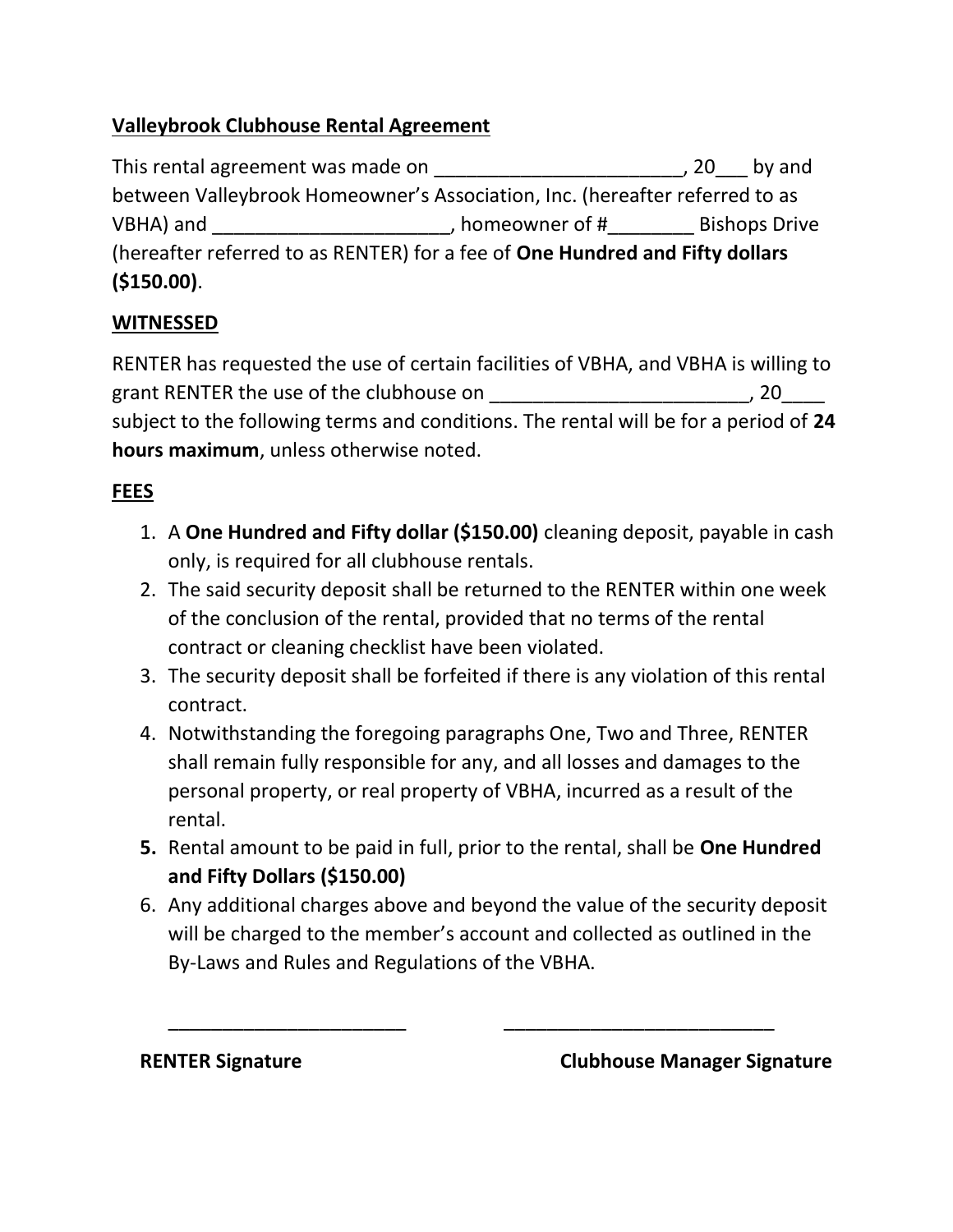#### PRE & POST INSPECTIONS

A pre-inspection of the requested rental facilities will be completed by RENTER and Clubhouse Manager. RENTER will outline below any preexisting damages or issues to the facilities. Anything not listed below will be subject to full coverage by RENTER.

| MAINTENANCE AND INSPECTION COMMENTS |  |  |
|-------------------------------------|--|--|
| <b>Pre-Inspection Notes:</b>        |  |  |
|                                     |  |  |
|                                     |  |  |
|                                     |  |  |
|                                     |  |  |
|                                     |  |  |
|                                     |  |  |
|                                     |  |  |
|                                     |  |  |
| <b>Post-Inspection Notes:</b>       |  |  |
|                                     |  |  |
|                                     |  |  |
|                                     |  |  |
|                                     |  |  |
|                                     |  |  |
|                                     |  |  |
|                                     |  |  |
|                                     |  |  |
|                                     |  |  |
|                                     |  |  |
|                                     |  |  |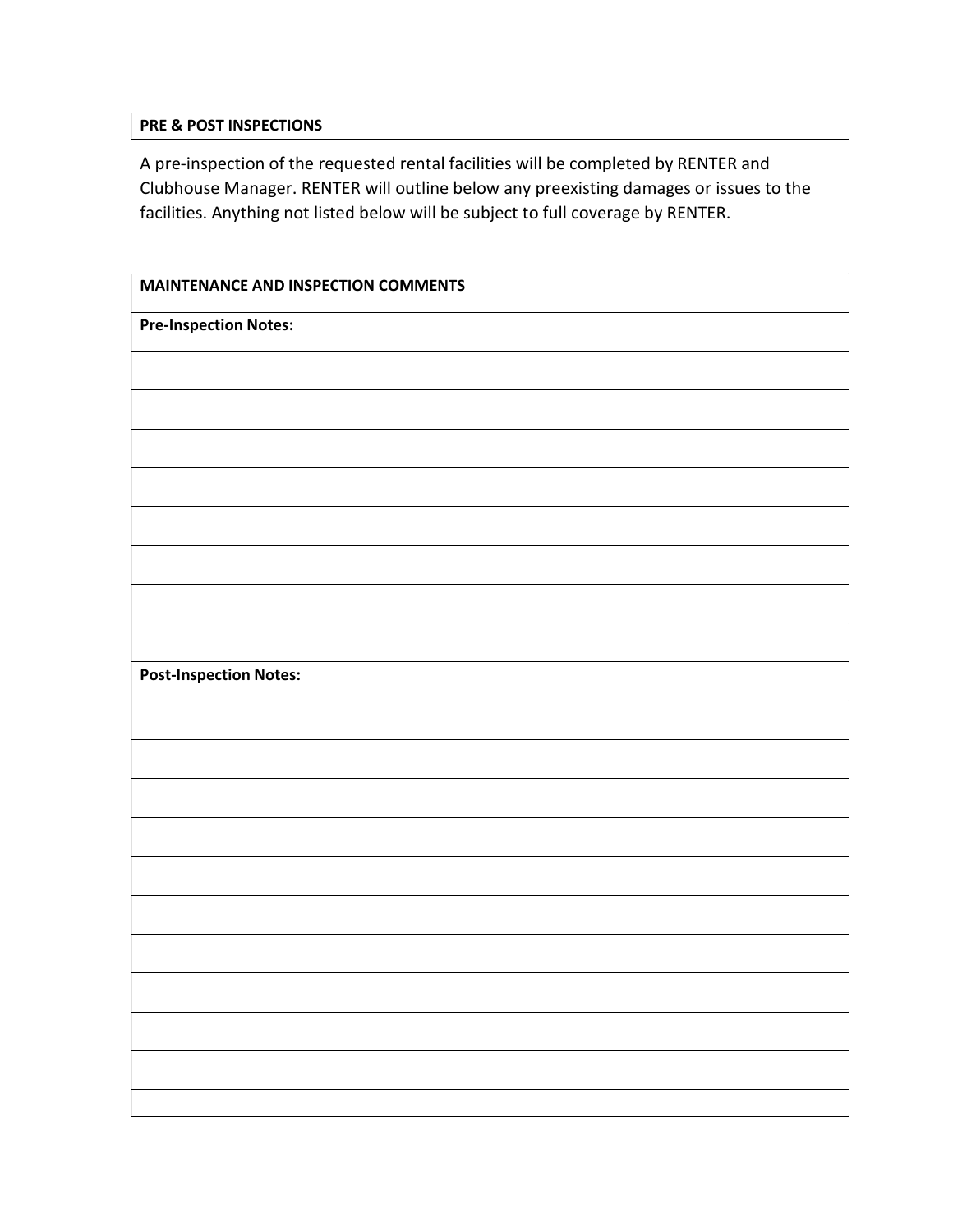## Valleybrook Clubhouse Rental Agreement Terms and Conditions

- 1. RENTER shall pay to VBHA a cleaning deposit of One Hundred and Fifty Dollars (\$150.00) with one-half payable at the time of reservation and the balance payable at the time of obtaining the keys for facility's usage.
- 2. RENTER agrees to remain on the premises for the duration of the function for which rented.
- 3. RENTER shall be responsible for any loss or damage to the personal or real property of VBHA incurred, as a result of RENTER'S usage.
- 4. RENTER shall in ensure that all vehicles, including caterer's truck or any vehicle used for loading or unloading, always remains in the parking area.
- 5. RENTER shall ensure that all vehicles park in the designated clubhouse parking lot ONLY. If overflow parking is necessary, RENTER shall ensure that all overflow vehicles park along the clubhouse island and DO NOT park in front of residences.
- 6. No tape, tacks, nails, or staples may be used on clubhouse walls or ceilings when decorating by RENTER. Decorations may be placed on windows. RENTER shall not close off, cover, or decorate the two vents or intake grills located between the office and storage doors.
- 7. RENTER shall not have music played outside of the clubhouse. Music shall be completed by 11:30 p.m., regardless of the event.
- 8. RENTER shall ensure that area residents are NOT disturbed by guests or party attendees, including loud music.
- 9. RENTER shall not leave clubhouse doors or windows open when the heater or air conditioner is in use, or when loud music is playing.
- 10.RENTER is responsible to ensure that under-age drinking of alcoholic beverages is prohibited.
- 11.RENTER is responsible to ensure that party guests do not use parking lot for sports or any game activity after dark.
- 12.RENTER is responsible to ensure that party guests remain in the clubhouse for the duration of the function. The walkways, grass areas, pool and basketball court are prohibited.
- 13.RENTER understands that the public areas surrounding the clubhouse are NOT part of this rental agreement.